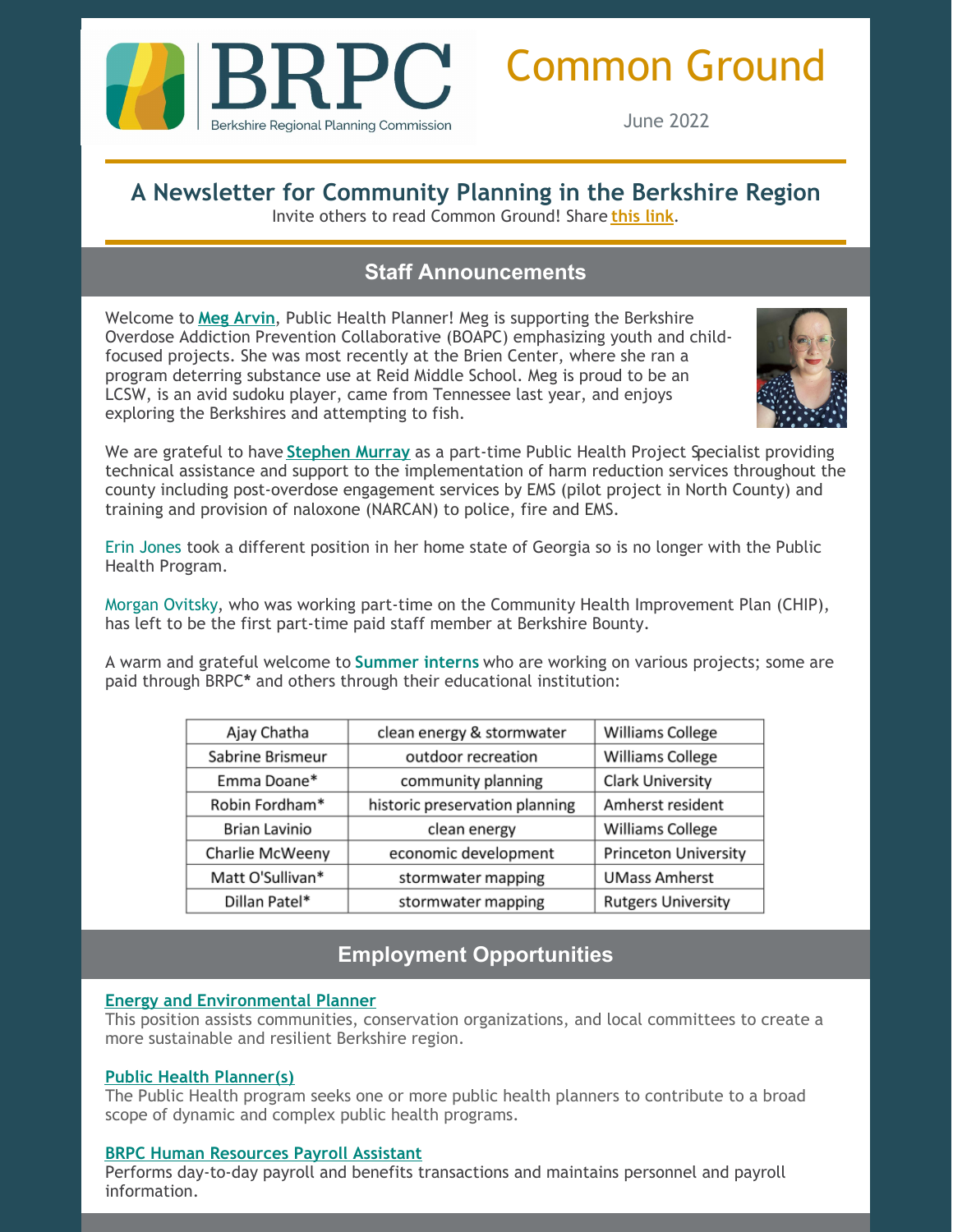## **Grants & Opportunities & Meeting Dates**

\*Note Changes\* **Thursday, July 14 virtual Commission Meetings:** Executive Committee 4:00 pm Full Commission 5:30 pm

**Municipal Energy-focused Learning Opportunities** - see Environmental & Energy section below.

#### **Municipal Vulnerability Preparedness Grants**

Planning grants can be used to supplement hazard mitigation planning or can fund both MVP and Hazard Mitigation funding completely without match. **Check out the Planning Grant RFR here**. *Planning* grant [applications](https://www.commbuys.com/bso/external/bidDetail.sdo?bidId=BD-22-1042-ENV-ENV01-71879) are due **June 7, 2022**.

For questions or assistance on either grant application, contact **Courteny [Morehouse](mailto:cmorehouse@berkshireplanning.org)**.

#### **State Grant Opportunities Workshops**

Recordings from previous sessions are available on our website **[HERE](https://berkshireplanning.org/grant-opportunities/)**: **April 12** - One Stop for Growth overview **April 26** - Federal Highway, MassDOT **May 10** – Energy and Environmental Affairs: MVP, DEP, DOER, and DER **May 24** – Mass Historic Commission, Mass Cultural Council

**Future Date TBD** – Mass Broadband Institute (MBI), Technology Services & Security Please register **[here](https://us02web.zoom.us/meeting/register/tZUtd--spzoqHtW1GeGR6z0iyrmhqzlQCNSO)** for remaining sessions.

# **Community Planning**

#### **Master Plans for Lee and Monterey**

The Berkshire Regional Planning Commission is excited to announce the initiation of two Berkshire County communities' Master Plan processes in Monterey and Lee.

Massachusetts General Law Title VII, Chapter 41, Section 81D stipulates that "A planning board established in any city or town under section eighty-one A shall make a master plan of such city or town or such part or parts thereof as said board may deem advisable and from time to time extend or perfect such a plan."

A Master Plan serves as a living document that guides decision-making regarding the long-term physical development of the municipality. While most Berkshire County towns have some version of a Master or Comprehensive Plan (the two terms are used interchangeably), many have not updated their plans in 20 years. Most plans have an outlook of 20 years and should be updated periodically.

A Master Plan will address topics such as 1. Goals and policies guiding future growth, 2. Land use, 3. Housing analysis, 4. Economic development, 5. Natural and cultural resources, 6. Open space and recreation, 7. Services and facilities, 8. Circulation, and 9. Implementation.

Generally, the community's Planning Board will create a steering committee from a variety town boards, committees, and agencies to ensure that all community members are represented. This committee will host various public meetings to gather feedback from the community, and these meetings, surveys, and stakeholder interviews are used to draft the document. Meetings follow Massachusetts Open Meeting Law and are posted at town halls and or on the town's website. Residents of Lee and Monterey should be on the lookout for posted meetings to have their voices heard and guide town decision-making.

# **Data & Information Services**

**2022 State of the County Report**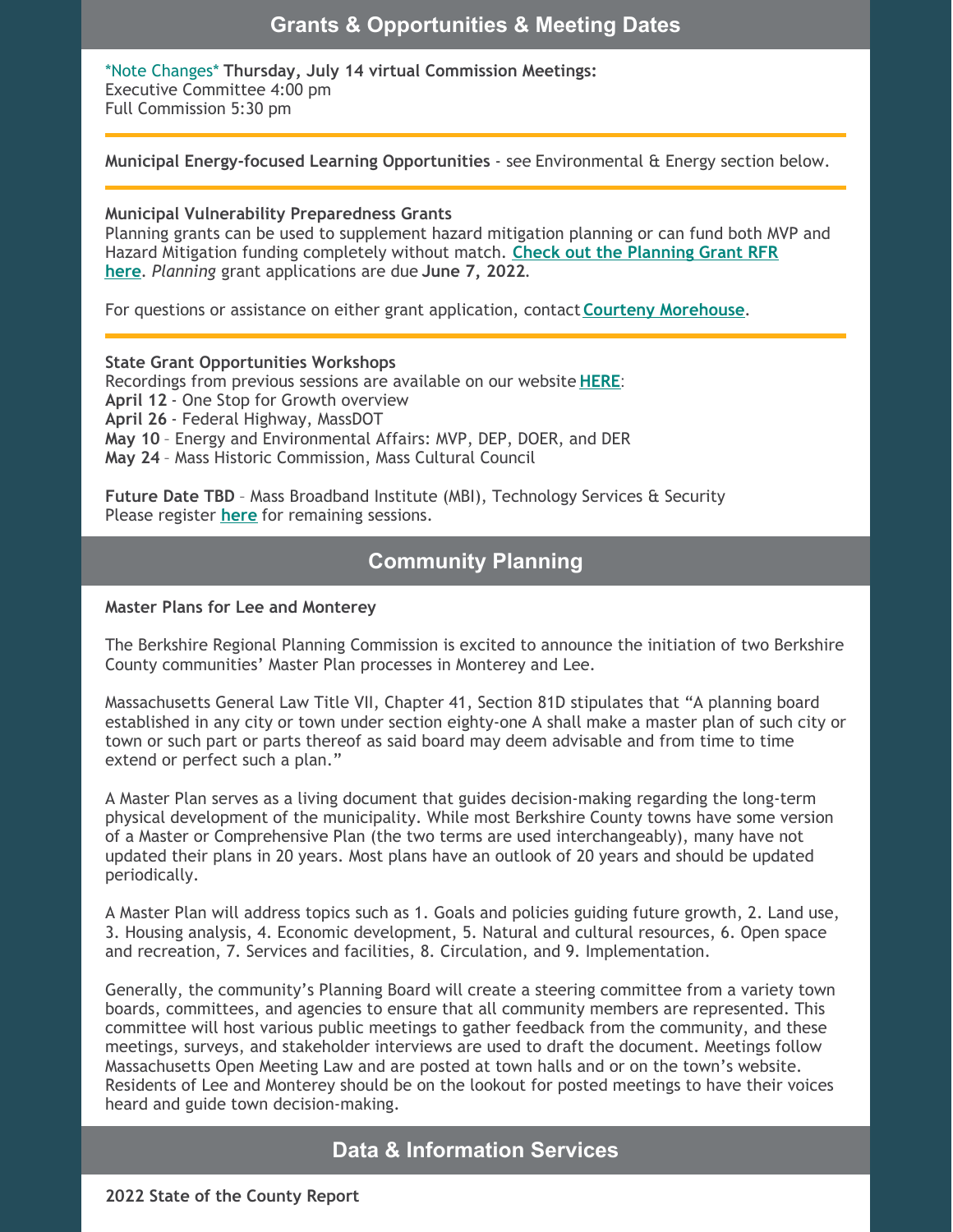Berkshire Benchmarks has released the 2022 State of the County Report. The report covers indicators chosen by the community throughout 2021 and results from a community survey conducted in early 2022. You can access the report online at **<https://berkshirebenchmarks.org/>**. In the report, you will learn of the county's successes in the last few years, including a healthier environment, a decline in poverty, and the stabilization of our young adult population. The report also covers our challenges, including our children struggling academically during the pandemic, a decrease in housing affordability, a worsening of mental health, and the disparities among race and ethnicity. Take a few minutes to read the report and think about how you have contributed to our successes and how you can help make the Berkshires a better place to live for everyone.



#### **Berkshire Benchmarks New Website**

BRPC is excited to unveil the new Berkshire Benchmarks website **[BerkshireBenchmarks.org](https://berkshirebenchmarks.org/)**! The new website still has a data library but has improved the user interface. The website also has an Indicators section that allows users to access indicators, review the community survey results, and see how others are working to improve the sectors. Finally, the new site has a report repository, where you can find a variety of reports on the region and municipalities. Take a look and let us know what you think.



# **Economic Development**

#### **NEW - Planning Toolkit Available Online**

Brief summaries have been compiled by BRPC to assist municipal leaders in learning more about various planning, zoning, and programs that may be appropriate for their community. We will continue to add to the list in the next few months, but **included in the launch of this new [Planning](https://r20.rs6.net/tn.jsp?f=001WEQ6yUm8p4pBAP2gYbTggWYfgrpEOhm-9O83Ijct8jd4KsS4aAPy6CfDMnNNoGM2E3uP5UpaRoqaUK4ZGGYJpY9Tlr45oS4m_vUSW27Y60oD6Wq9ym2cBLeu5oFmDRZLc7tSRA4Wu9gpn8TgIaibDPqF80zllcB9FURI4p2Mz4upksWtKZyedG3YDgzSUWxM&c=08yh7wZ5j5ahEl-QrtVmeAllgot7ZgLheY-d844tWaQDB3zeHodLQg==&ch=6m_OscJjTf0KIVrfr3jcfYZt8GQRfbXQobCCIvA4wfDmHB5n6GlR7g==) Toolkit** are 2-page tip sheets on the following topics:

Accessory Dwelling Units (ADUs)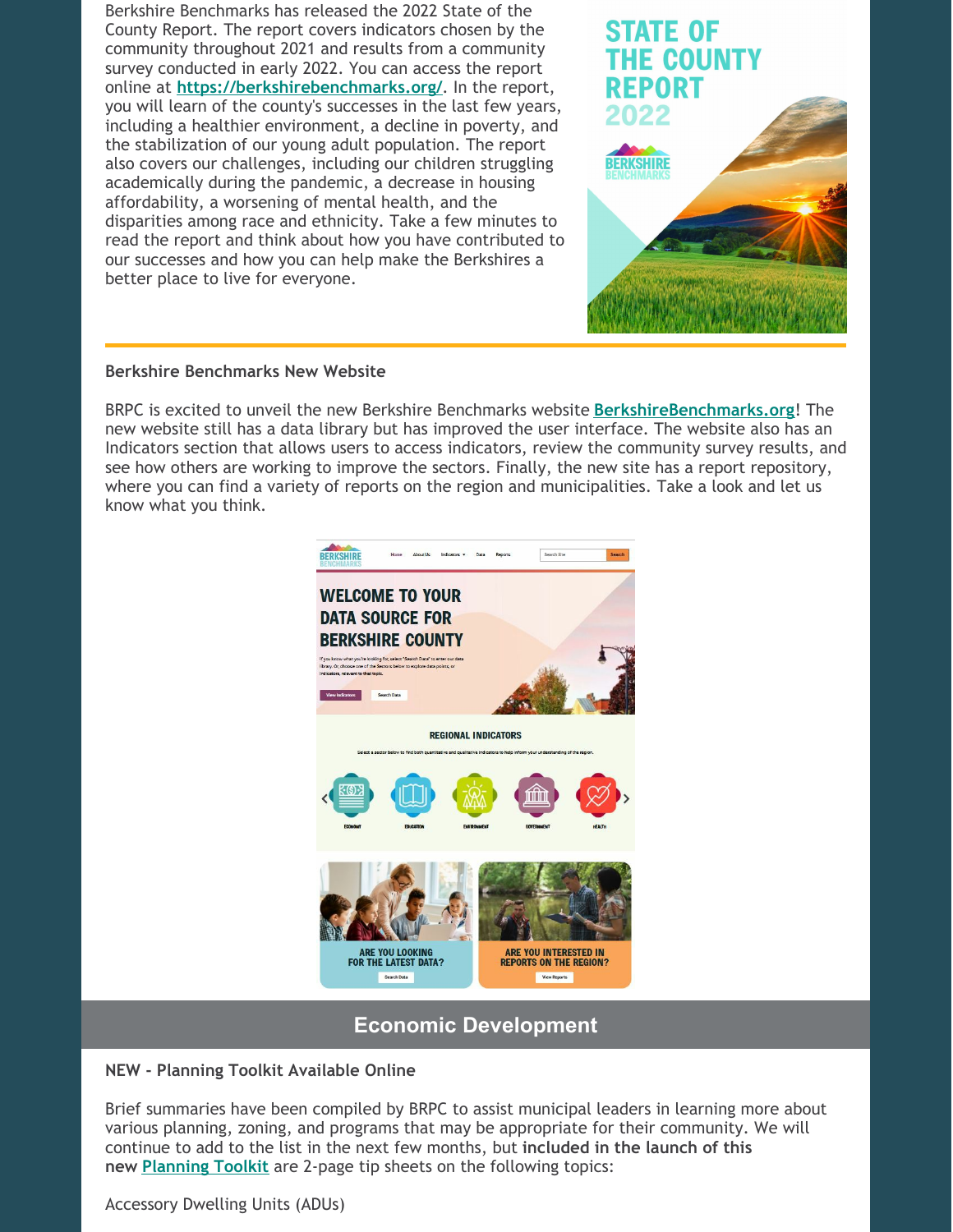Adaptive Reuse Zoning Affordable Housing Trusts Business Improvement Districts (BIDs) Chapter 40R Historic Rehabilitation Tax Credits Inclusionary Zoning Live Work Housing Low Income Housing Tax Credits Property Assessed Clean Energy (PACE)

*Coming Soon:* Community Preservation Act Community Development Corporations Community Land Trusts District Improvement Financing Federal Home Loan Bank System Historic Preservation Plans

If there's a topic you'd like us to cover please let us know! Access the Planning Toolkit here: **[https://berkshireplanning.org/resources/planning-toolkit/](https://r20.rs6.net/tn.jsp?f=001WEQ6yUm8p4pBAP2gYbTggWYfgrpEOhm-9O83Ijct8jd4KsS4aAPy6CfDMnNNoGM2E3uP5UpaRoqaUK4ZGGYJpY9Tlr45oS4m_vUSW27Y60oD6Wq9ym2cBLeu5oFmDRZLc7tSRA4Wu9gpn8TgIaibDPqF80zllcB9FURI4p2Mz4upksWtKZyedG3YDgzSUWxM&c=08yh7wZ5j5ahEl-QrtVmeAllgot7ZgLheY-d844tWaQDB3zeHodLQg==&ch=6m_OscJjTf0KIVrfr3jcfYZt8GQRfbXQobCCIvA4wfDmHB5n6GlR7g==)**

The **Shared Economic [Development](https://berkshireplanning.org/program/economic-development/) Planning** program allows each participating town to access services and assistance that fit their specific needs and budget. Participating towns (currently Adams, Great Barrington, Lanesborough, Lenox, and Richmond) receive assistance with a wide range of projects, including downtown revitalization, grant writing, marketing/communications, business community outreach, and project-specific planning assistance. Contact us to learn more or to register for FY23. Please contact **Laura [Brennan](mailto:lbrennan@berkshireplanning.org)**.

## *Please share with your business community:*

#### **BE PROFITABLE**

Join the Mass Small Business Development Center Network for a FREE webinar workshop. Participants will leave with specific takeaways to guide them to stronger profits.

#### **Thursday, June 9, 9-10:30 am**

**Marketing for Profit**: learn to get the right marketing messages to the right people at the right time – and on the right media platforms – as a critical key to sales growth and profit. **[REGISTER](https://clients.msbdc.org/workshop.aspx?ekey=150420007) HERE**

## **Environmental & Energy**

#### **Municipal Energy-focused Learning Opportunities**

The Central Mass Regional Planning Commission and UMass Collins Center for Public Management are offering free municipal energy-focused Lunch & Learn Zoom sessions. The sessions will be Wednesdays at noon, June 8 – June 29; registration is required.

Session one on municipal microgrids was May 25 th . If you missed it, email **Julia [Moore](mailto:jmoore@cmrpc.org)** for the recording. **[CLICK](https://www.cmrpcregionalservices.org/municipal-energy-planning) HERE** to find out more and register.

June 8: Leveraging Volunteer Committees to Achieve Green Goals June 15: Peer Experiences with Hybrids, Electric Vehicles (EVs), and EV Charging Stations June 22: Improving Energy Efficiency in Buildings: Successes, Challenges, and Strategies June 29: Energy Justice and Increasing Access for All

# **Regional Services**

Click here for the digital **2022 [Massachusetts](http://ma-municipalities.com/2022-23/) Municipal Guide** listing municipalities by county, and federal, state and regional contacts.